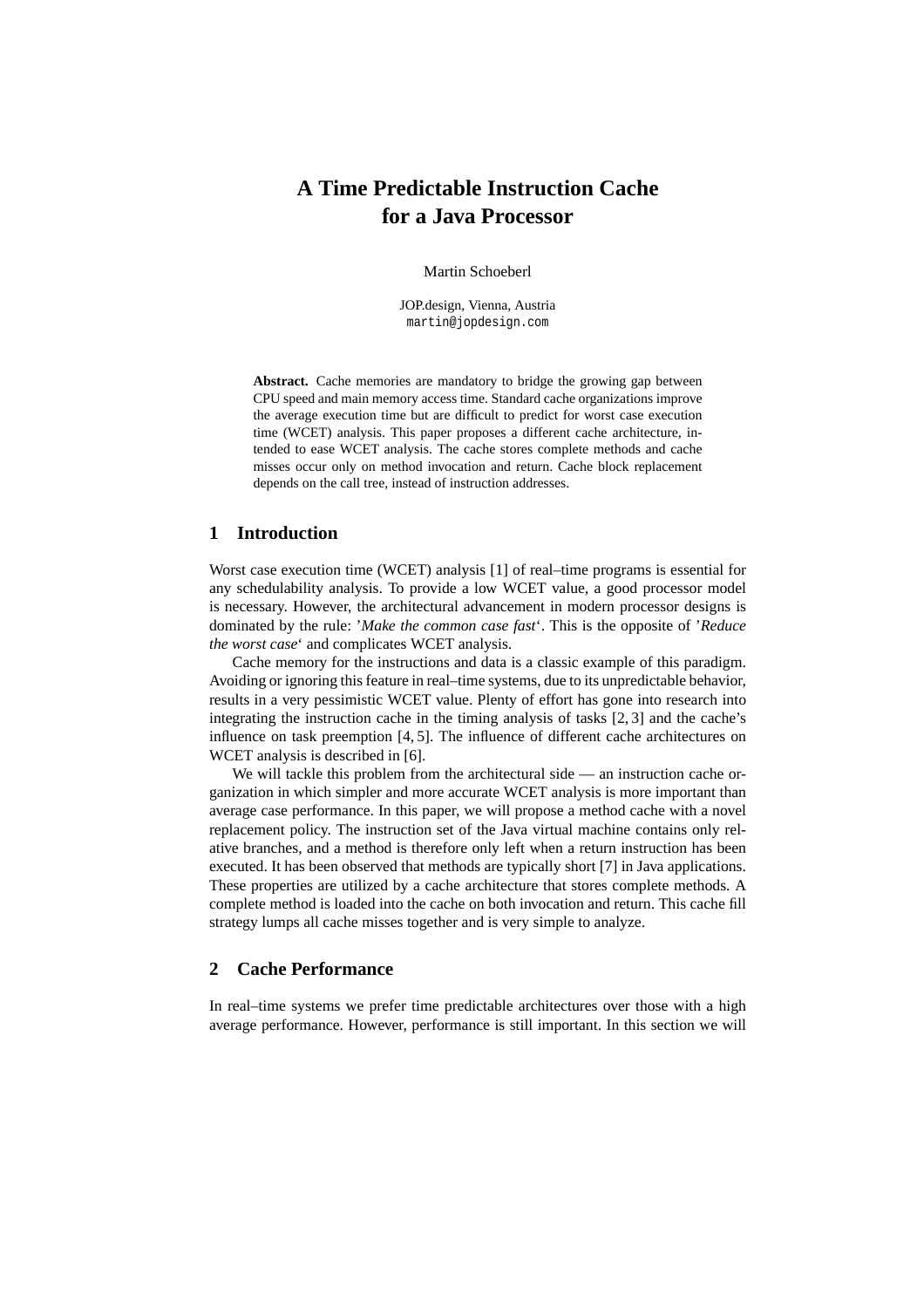give a short overview of the formulas from [8] that are used to calculate the cache's influence on execution time. We will extend the single measurement *miss rate* to a two value set, memory read and transaction rate, that is architecture independent and better reflect the two properties (bandwidth and latency) of the main memory. To evaluate cache performance, *MEMclk* memory stall cycles are added to the CPU execution time (*texe*) equation:

$$
t_{exe} = (CPU_{clk} + MEM_{clk}) \times t_{clk}
$$
  

$$
MEM_{clk} = Misses \times MP_{clk}
$$

The miss penalty *MPclk* is the cost per miss, measured in clock cycles. When the instruction count *IC* is given as the number of instructions executed, *CPI* the average clock cycles per instruction and the number of misses per instruction, we obtain the following result:

$$
CPU_{clk} = IC \times CPL_{exe}
$$
\n
$$
MEM_{clk} = IC \times \frac{Misses}{Instruction} \times MP_{clk}
$$
\n
$$
t_{exe} = IC \times (CPI_{exe} + \frac{Misses}{Instruction} \times MP_{clk}) \times t_{clk}
$$

As this paper is only concerned with the instruction cache, we will split the memory stall cycles into misses caused by the instruction fetch and misses caused by data access.

$$
CPI = CPI_{exe} + CPI_{IM} + CPI_{DM}
$$

*CPIexe* is the average number of clock cycles per instruction, given an ideal memory system without any stalls. *CPIIM* are the additional clock cycles caused by instruction cache misses and*CPIDM* the data miss portion of the CPI. This split between instruction and data portions of the CPI better reflects the split of the cache between instruction and data cache found in actual processors.

The misses per instruction are often reported as misses per 1000 instructions. However, there are several drawbacks to using a single number:

- **Architecture dependent:** The average number of memory accesses per instruction differs greatly between a RISC processor and the Java Virtual Machine (JVM). A typical RISC processor needs one memory word (4 bytes) per instruction word, and about 40% of the instructions [8] are *load* or *store* instructions. Using the example of a 32-bit RISC processor, this results in 5.6 bytes memory access per instruction. The average length of a JVM bytecode instruction is 1.7 bytes and about 18% of the instructions access the memory for data load and store.
- **Block size dependent:** Misses per instruction depends subtly on the block size. On a single cache miss, a whole block of the cache is filled. Therefore, the probability that a future instruction request is a hit is higher with a larger block size. However, a larger block size results in a higher miss penalty as more memory is transferred.

Main memory is usually composed of DRAMs. Access time to this memory is measured in terms of latency (the time taken to access the first word of a larger block) and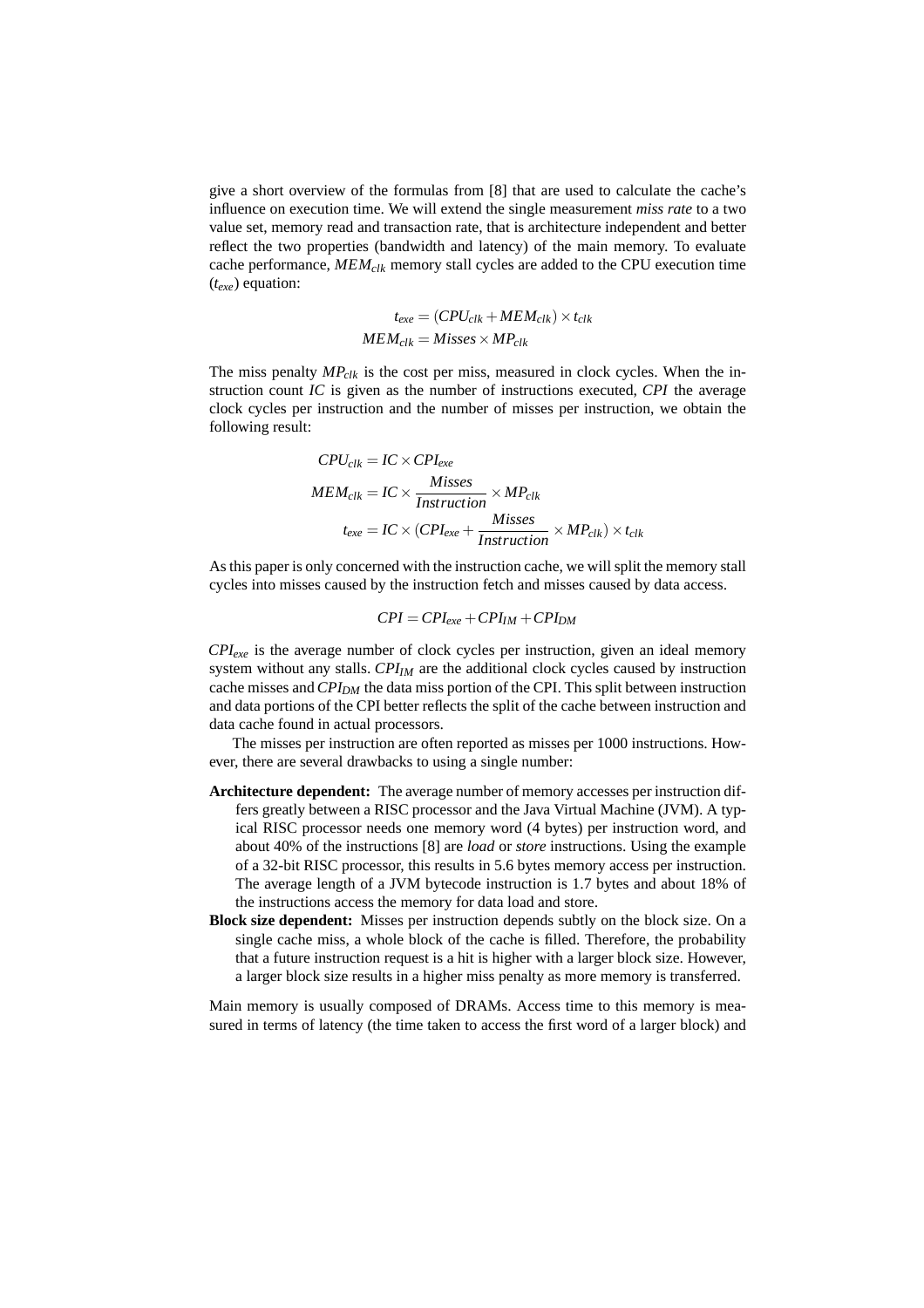bandwidth (the number of bytes read or written in a single request per time unit). These two values, along with the block size of a cache, are used to calculate the miss penalty:

$$
MP_{clk} = Latency + \frac{Block \, size}{Bandwidth}
$$

To better evaluate different cache organizations and different instruction sets (RISC versus JVM), we will introduce two performance measurements — memory bytes read per instruction byte and memory transactions per instruction byte:

> *MBIB* = *Memory bytes read Instruction bytes MT IB* = *Memory transactions Instruction bytes*

These two measures are closely related to memory bandwidth and latency. With these two values and the properties of the main memory, we can calculate the average memory cycles per instruction byte *MCIB* and *CPIIM*, i.e. the values we are concerned in this paper.

$$
MCIB = (\frac{MBIB}{Bandwith} + MTIB \times Latency)
$$
  

$$
CPI_{IM} = MCIB \times Instruction length
$$

The misses per instruction can be converted to MBIB and MTIB when the following parameters are known: the average instruction length of the architecture, the block size of the cache and the miss penalty in latency and bandwidth. We will examine this further in the following example:

We will use as our example a RISC architecture with a 4 bytes instruction length, an 8 KB instruction cache with 64-byte blocks and a miss rate of 8.16 per 1000 instructions [8]. The miss penalty is 100 clock cycles. The memory system is assumed to deliver one word (4 bytes) per cycle. Firstly, we need to calculate the latency of the memory system.

$$
Latency = MP_{clk} - \frac{Blocksize}{Bandwidth} = 100 - \frac{64}{4} = 84 \text{ clock cycles}
$$

With *Miss rate*  $=$   $\frac{Cache\,miss}{Cache\,access}$ , we obtain MBIB.

$$
MBIB = \frac{Memory \text{ bytes read}}{Instruction \text{ bytes}} = \frac{Cache \text{ miss} \times Block \text{ size}}{Cache \text{ access} \times Instruction \text{ length}}
$$

$$
= Miss \text{ rate} \times \frac{Block \text{ size}}{Instruction \text{ length}} = 8.16 \times 10^{-3} \times \frac{65}{4} = 0.131
$$

MTIB is calculated in a similar way:

MTIB = 
$$
\frac{Memory \, transactions}{Instruction \, bytes} = \frac{Cache \, miss}{Cache \, access \times Instruction \, length}
$$
  
=  $\frac{Miss \, rate}{Instruction \, length} = \frac{8.16 \times 10^{-3}}{4} = 2.04 \times 10^{-3}$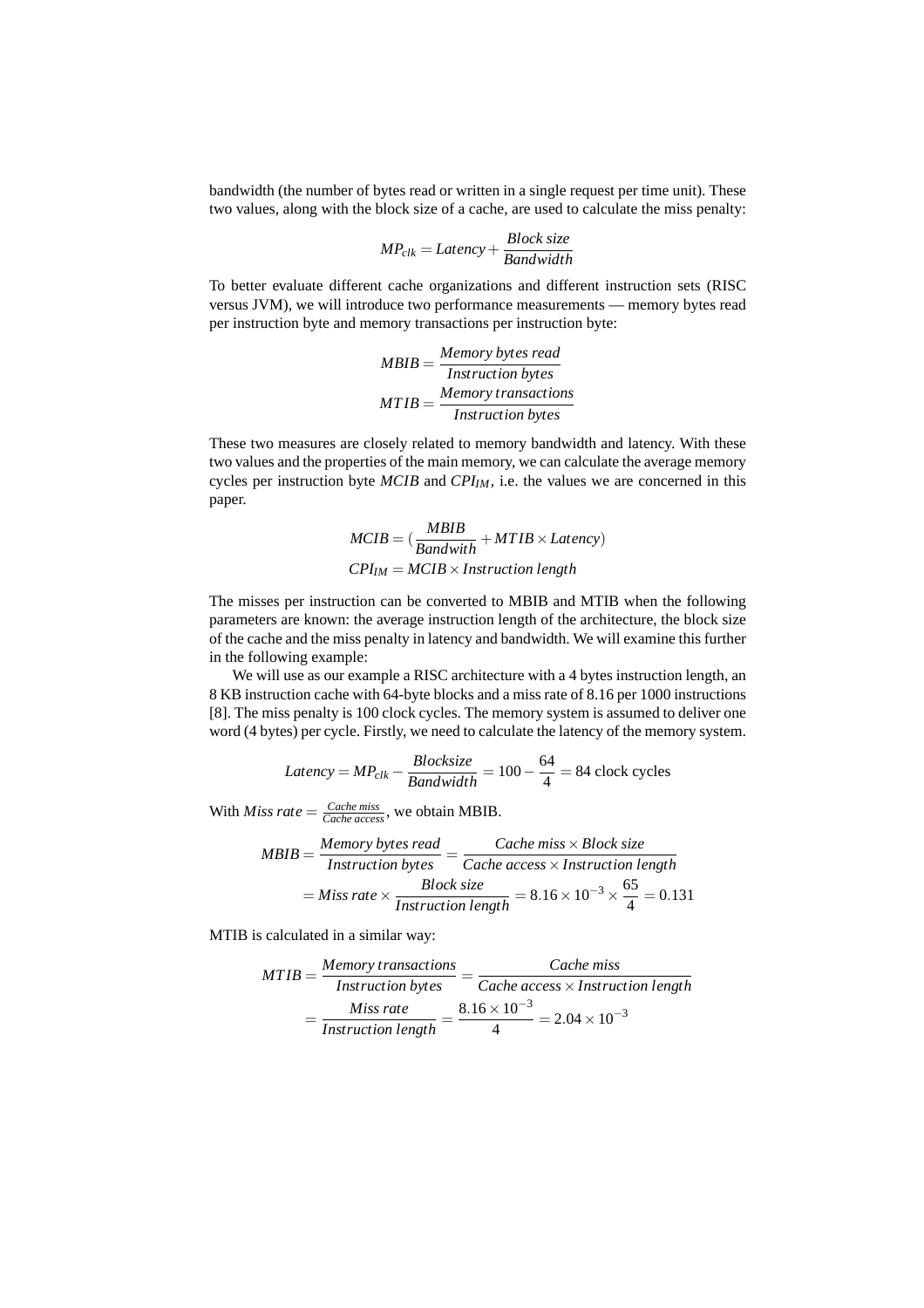For a quick check, we can calculate *CPIIM*:

$$
MCIB = \frac{MBIB}{Bandwith} + MTIB \times Latency = \frac{0.131}{4} + 2.04 \times 10^{-3} \times 84 = 0.204
$$
  
\n
$$
CPI_{IM} = MCIB \times Instruction \ length = 0.204 \times 4 = 0.816
$$

This is the same value as that which we get from using the miss rate with the miss penalty. However, MBIB and MTIB are architecture independent and better reflect the latency and bandwidth of the main memory.

 $CPI_{IM} = Miss\ rate \times Miss\ penalty = 8.16 \times 10^{-3} \times 100 = 0.816$ 

## **3 Proposed Cache Solution**

In this section, we will develop a solution with a predictable cache. Typical Java programs consist of short methods. There are no branches out of the method and all branches inside are relative. In the proposed architecture, the full code of a method is loaded into the cache before execution. The cache is filled on calls and returns. This means that all cache fills are lumped together with a known execution time. The full loaded method and relative addressing inside a method also result in a simpler cache. Tag memory and address translation are not necessary.

## **3.1 Single Method Cache**

A single method cache, although less efficient, can be incorporated very easily into the WCET analysis. The time needed for the memory transfer need to be added to the invoke and return instruction. The main disadvantage of this single method cache is the high overhead when a complete method is loaded into the cache and only a small fraction of the code is executed. This issue is similar to that encountered with unused data in a cache line. However, in extreme cases, this overhead can be very high. The second problem can be seen in following example:

$$
\begin{array}{c} \text{foo()} \{ \\ \text{a()}; \\ \text{b()}; \\ \} \end{array}
$$

The main drawback of the single method cache is the multiple cache fill of foo() on return from methods a() and b(). In a conventional cache design, if these three methods can be fitted in the cache memory at the same time and there is no placement conflict, each method is only loaded once. This issue can be overcome by caching more than one method. The simplest solution is a two block cache.

## **3.2 Two Block Cache**

The two block cache can hold up to two methods in the cache. This results in having to decide which block is replaced on a cache miss. With only two blocks, Least-Recently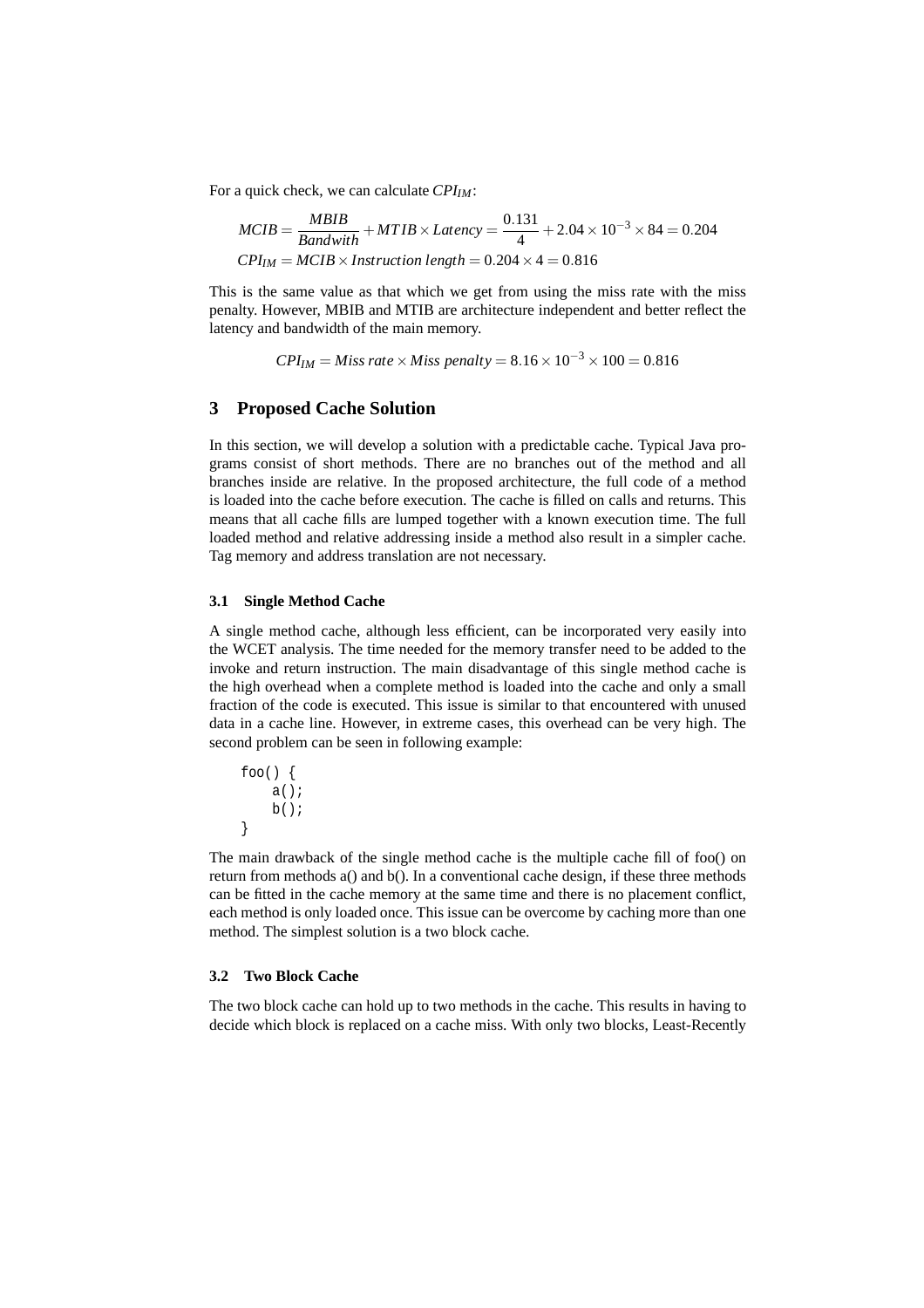Used (LRU) is trivial to implement. The code sequence now results in the cache loads and hits as shown in Table 1. With the two block cache, we have to double the cache memory or use both blocks for a single large method. The WCET analysis is slightly more complex than with a single block. A short history of the invocation sequence has to be used to find the cache fills and hits. A memory (similar to the tag memory) with one word per block is used to store a reference to the cached method. However, this memory can be slower than the tag memory as it is only accessed on invocation or return, rather than on every cache access.

**Table 1.** Cache load and hit example with the two block cache

| Instruction Block 1 Block 2 Cache |     |   |      |
|-----------------------------------|-----|---|------|
| foo()                             | foo |   | load |
| a()                               | foo | а | load |
| return                            | foo | a | hit  |
| b()                               | foo | h | load |
| return                            | foo | h | hit  |

We can improve the hit rate by adding more blocks to the cache. If only one block per method is used, the cache size increases with the number of blocks. With more than two blocks, LRU replacement policy means that another word is needed for every block containing a use counter that is updated on every invoke and return. During replacement, this list is searched for the LRU block. Hit detection involves a search through the list of the method references of the blocks. If this search is done in microcode, it imposes a limit on the maximum number of blocks.

#### **3.3 Variable Block Cache**

Several cache blocks, all of the size as the largest method, are a waste of cache memory. Using smaller block sizes and allowing a method to spawn over several blocks, the blocks become very similar to cache lines. The main difference from a conventional cache is that the blocks for a method are all loaded at once and need to be consecutive.

Choosing the block size is now a major design tradeoff. Smaller block sizes allow better memory usage, but the search time for a hit also increases.

With varying block numbers per method, an LRU replacement becomes impractical. When the method found to be LRU is smaller than the loaded method, this new method invalidates two cached methods. For the replacement, we will use a pointer *next* that indicates the start of the blocks to be replaced on a cache miss. Two practical replace policies are:

- **Next block:** At the very first beginning, *next* points to the first block. When a method of length *l* is loaded in the block *n*, *next* is updated to  $(n+l)$  % *block count*.
- **Stack oriented:** *next* is updated in the same way as before on a method load. It is also updated on a method return — independent of a resulting hit or miss — to point to the first block of the leaving method.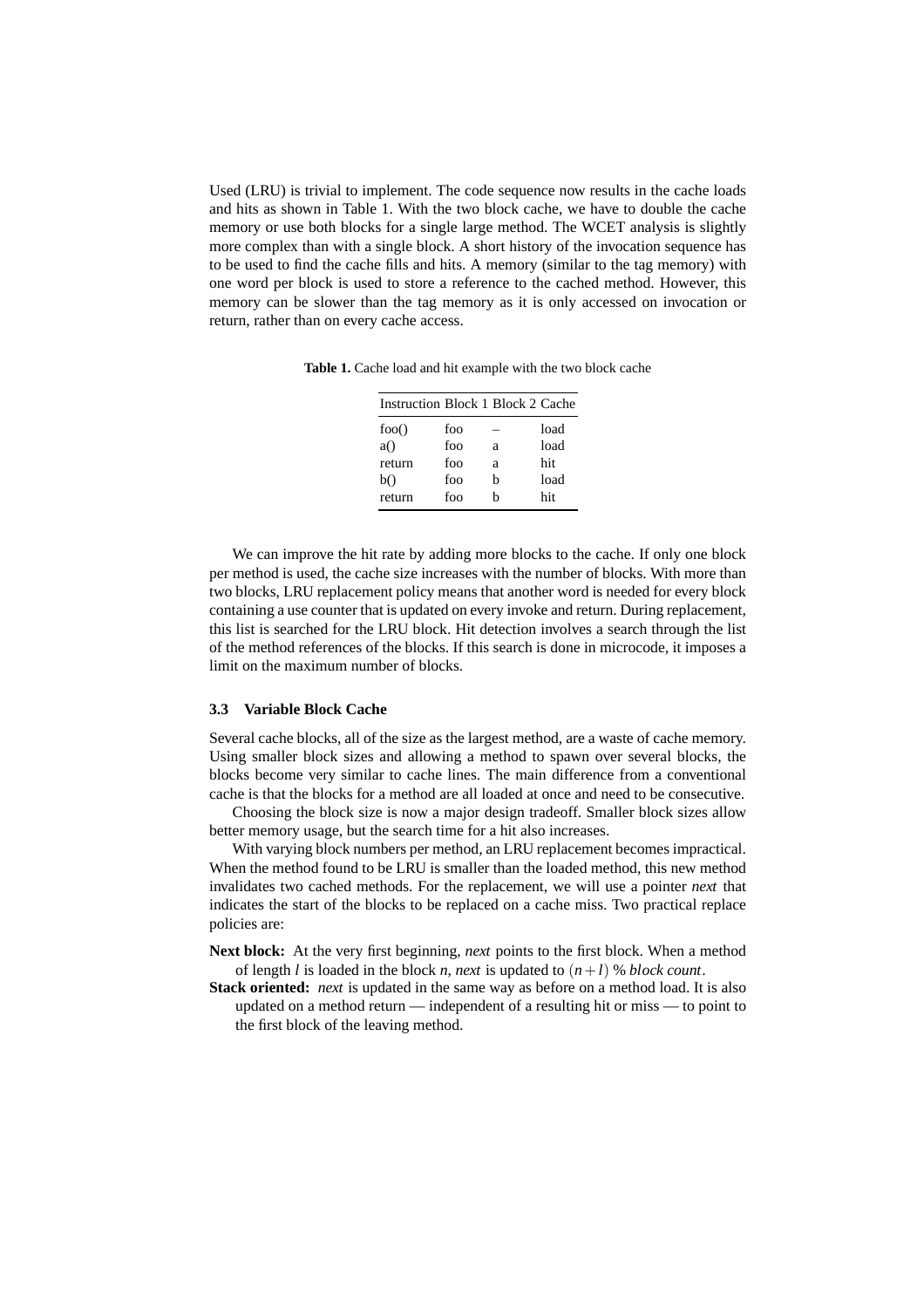We will show these different replacement policies in an example with three methods: a(), b() and c() of block sizes 2, 2 and 1. The cache consists of 4 blocks and is therefore too small to hold all the methods during the execution of the following code fragment:

```
a() {
    for (i; j) {
         b();
         c();
    }
}
```
Tables 2 and 3 show the cache content during program execution for both replacement policies. The content of the cache blocks is shown after the execution of the instruction. An uppercase letter indicates that this block is newly loaded. A right arrow depicts the block to be replaced on a cache miss (the *next* pointer). The last row shows the number of blocks that are filled during the execution of the program.

**Table 2.** Next block replacement policy

| $Instruction(a() b() ret c() ret b() ret c() ret b() ret c() ret$                       |  |  |  |  |  |                                                                                   |  |
|-----------------------------------------------------------------------------------------|--|--|--|--|--|-----------------------------------------------------------------------------------|--|
| Block 1 $A \rightarrow a \rightarrow a$ C A a a a a B b $\rightarrow$ - $\rightarrow$ - |  |  |  |  |  |                                                                                   |  |
| $Block\,2$ A a a $\rightarrow$ - A a a a a $\rightarrow$ - A a a                        |  |  |  |  |  |                                                                                   |  |
| Block 3                                                                                 |  |  |  |  |  | $\rightarrow$ - B b b $\rightarrow$ b $\rightarrow$ b $\rightarrow$ b C c c A a a |  |
| Block 4 - B b b b b b $\rightarrow$ - $\rightarrow$ - B $\rightarrow$ b C c             |  |  |  |  |  |                                                                                   |  |
| Fill count 2 4 5 7 8 10 12 13                                                           |  |  |  |  |  |                                                                                   |  |

**Table 3.** Stack oriented replacement policy

| Instruction $a() b()$ ret $c()$ ret $b()$ ret $c()$ ret $b()$ ret $c()$ ret |  |  |  |  |  |                                                                                                                             |  |
|-----------------------------------------------------------------------------|--|--|--|--|--|-----------------------------------------------------------------------------------------------------------------------------|--|
| Block 1                                                                     |  |  |  |  |  | $\texttt{A}\rightarrow \texttt{a}$ a a $\rightarrow \texttt{a}$ a a a a a a a a $\rightarrow$                               |  |
| Block 2                                                                     |  |  |  |  |  | Aaaaaaaaaaaaa                                                                                                               |  |
| Block 3                                                                     |  |  |  |  |  | $\rightarrow$ - B $\rightarrow$ b C $\rightarrow$ c B $\rightarrow$ b C $\rightarrow$ c B $\rightarrow$ b C $\rightarrow$ c |  |
| Block 4                                                                     |  |  |  |  |  | $-$ B b $\rightarrow$ - - B b $\rightarrow$ - - B b $\rightarrow$ - -                                                       |  |
| Fill count 2 4 5 7 8 10 11                                                  |  |  |  |  |  |                                                                                                                             |  |

In this example, the stack oriented approach needs slightly fewer fills, as only methods b() and c() are exchanged and method a() stays in the cache. However, if, for example, method b() is the size of one block, all methods can be held in the cache using the the *next block* policy, but b() and c() would be still exchanged using the *stack* policy. Therefore, the first approach is used in the proposed cache.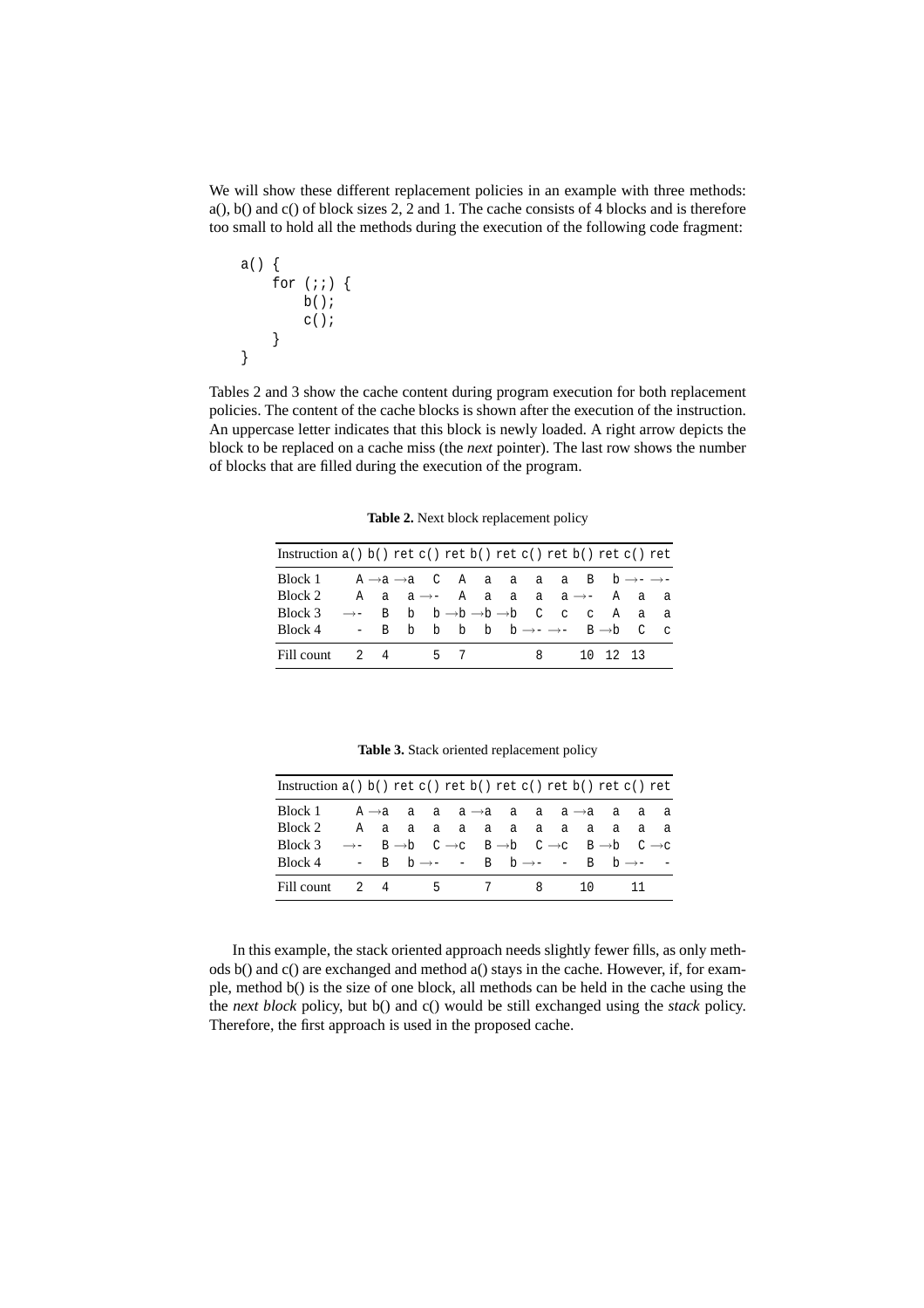## **4 WCET Analysis**

The proposed instruction cache is designed to simplify WCET analysis. Due to the fact that all cache misses are included in two instructions (*invoke* and *return*) only, the instruction cache can be ignored on all other instructions. The time needed to load a complete method is calculated using the memory properties (latency and bandwidth) and the length of the method. On an invoke, the length of the invoked method is used, and on a return, the method length of the caller.

With a single method cache this calculation can be further simplified. For every invoke there is a corresponding return. That means that the time needed for the cache load on return can be included in the time for the invoke instruction. This is simpler because both methods, the caller and the callee, are known at the occurrence of the invoke instruction. The information about which method was the caller need not be stored for the return instruction to be analyzed.

With more than one method in the cache, a cache hit detection has to be performed as part of the WCET analysis. If there are only two blocks, this is trivial, as (i) a hit on invoke is only possible if the method is the same as the last invoked (e.g. a single method in a loop) and (ii) a hit on return is only possible when the method is a leave in the call tree. In the latter case, it is always a hit.

When the cache contains more blocks (i.e. more than two methods can be cached), a part of the call tree has to be taken into account for hit detection. The variable block cache further complicates the analysis, as the method length also determines the cache content. However, this analysis is still simpler than a cache modeling of a direct mapped instruction cache, as cache block replacement depends on the call tree instead of instruction addresses.

In traditional caches, data access and instruction cache fill requests can compete for the main memory bus. For example, a load or store at the end of the processor pipeline competes with an instruction fetch that results in a cache miss. One of the two instructions is stalled for additional cycles by the other instructions. With a data cache, this situation can be even worse. The worst case scenario for the memory stall time for an instruction fetch or a data load is two miss penalties when both cache reads are a miss. This unpredictable behavior leads to very pessimistic WCET bounds.

A *method cache*, with cache fills only on invoke and return, does not interfere with data access to the main memory. Data in the main memory is accessed with *getfield* and *putfield*, instructions that never overlap with *invoke* and *return*. This property removes another uncertainty found in traditional cache designs.

# **5 Caches Compared**

In this section, we will compare the different cache architectures in a quantitative way. Although our primary concern is predictability, performance remains important. We will therefore first present the results from a conventional direct–mapped instruction cache. These measurements will then provide a baseline for the evaluation of the proposed architecture.

Cache performance varies with different application domains. As the proposed system is intended for real-time applications, the benchmark for these tests should reflect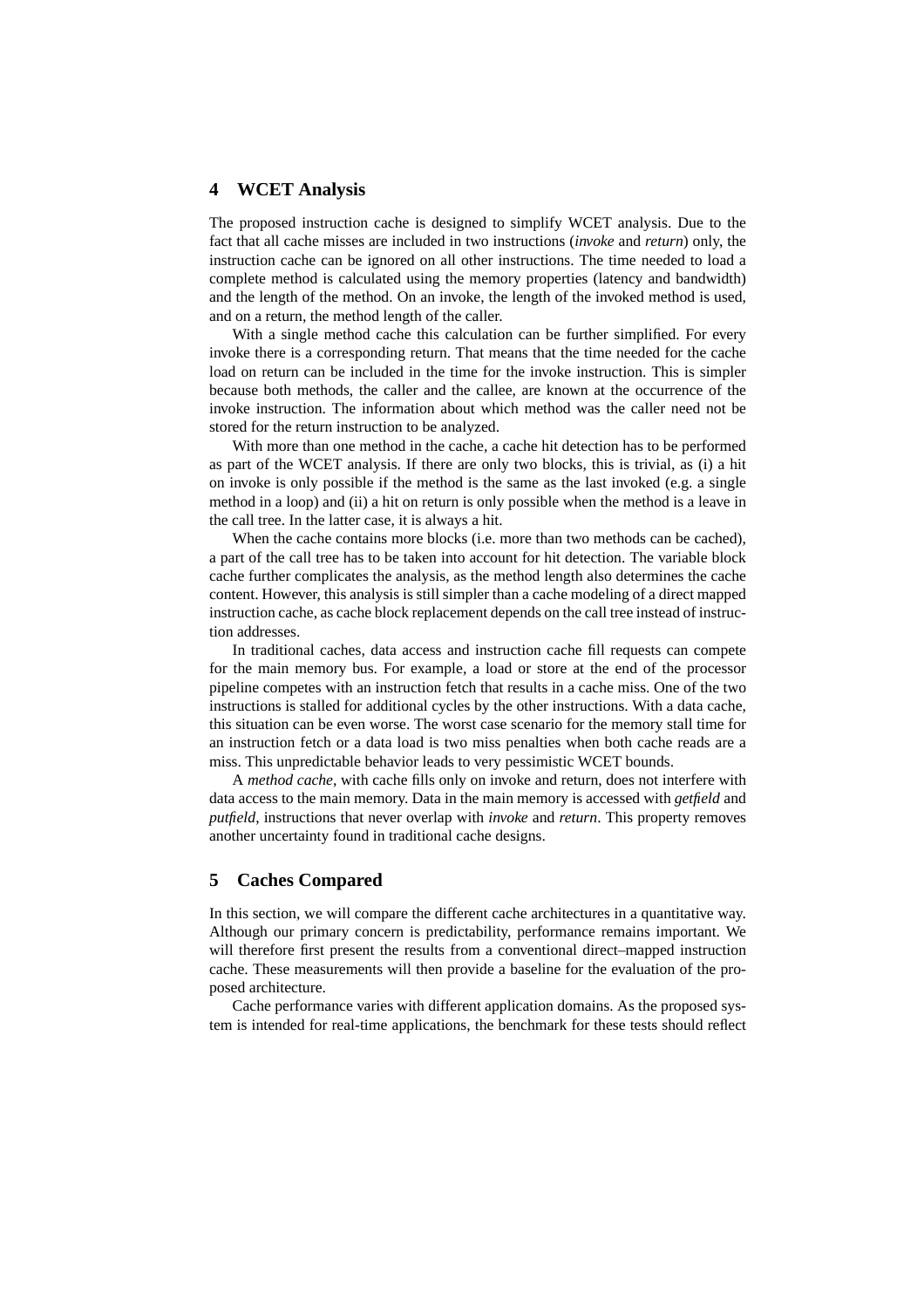this fact. However, there are no standard benchmarks available for embedded real–time systems. A real–time application was therefore adapted to create this benchmark. The application is from one node of a distributed motor control system [9]. A simulation of the environment (sensors and actors) and the communication system (commands from the master station) forms part of the benchmark for simulating the real–world workload.

The data for all measurements was captured using a simulation of a Java processor [10] and running the application for 500,000 clock cycles. During this time, the major loop of the application was executed several hundred times, effectively rendering any misses during the initialization code irrelevant to the measurements.

#### **5.1 Direct–Mapped Cache**

Table 4 gives the memory bytes and memory transactions per instruction byte for a standard direct–mapped cache. As we can see from the values for a cache size of 4 KB, the kernel of the application is small enough to fit completely into the 4 KB cache. The cache performs better (i.e. fewer bytes are transferred) with smaller block sizes. With smaller block sizes, the chance of unused data being read is reduced and the larger number of blocks reduces conflict misses. However, reducing the block size also increases memory transactions (MTIB), which directly relates to memory latency.

|        | Cache size Block size MBIB MTIB |      |       |
|--------|---------------------------------|------|-------|
| 1 KB   | 8                               | 0.28 | 0.035 |
| 1 KB   | 16                              | 0.38 | 0.024 |
| 1 KB   | 32                              | 0.58 | 0.018 |
| 2 KB   | 8                               | 0.17 | 0.022 |
| $2$ KB | 16                              | 0.25 | 0.015 |
| $2$ KB | 32                              | 0.41 | 0.013 |
| 4 KB   | 8                               | 0.00 | 0.001 |
| 4 KB   | 16                              | 0.01 | 0.000 |
| 4 KB   | 32                              | 0.01 | 0.000 |
|        |                                 |      |       |

**Table 4.** Direct–mapped cache

Which configuration performs best depends on the relationship between memory bandwidth and memory latency. Examples of average memory access times in cycles per instruction byte for different memory technologies are provided in Table 5. The third column shows the cache performance for a Static RAM (SRAM), which is very common in embedded systems. A latency of 1 clock cycle and an access time of 2 clock cycles per 32-bit word are assumed. For the synchronous DRAM (SDRAM) in the forth column, a latency of 5 cycles (3 cycle for the row address and 2 cycle CAS latency) is assumed. The memory delivers one word (4 bytes) per cycle. The Double Data Rate (DDR) SDRAM in the last column has an enhanced latency of 4.5 cycles and transfers data on both the rising and falling edge of the clock signal.

The data in bold give the best block size for different memory technologies. As expected, memories with a higher latency and bandwidth perform better with larger block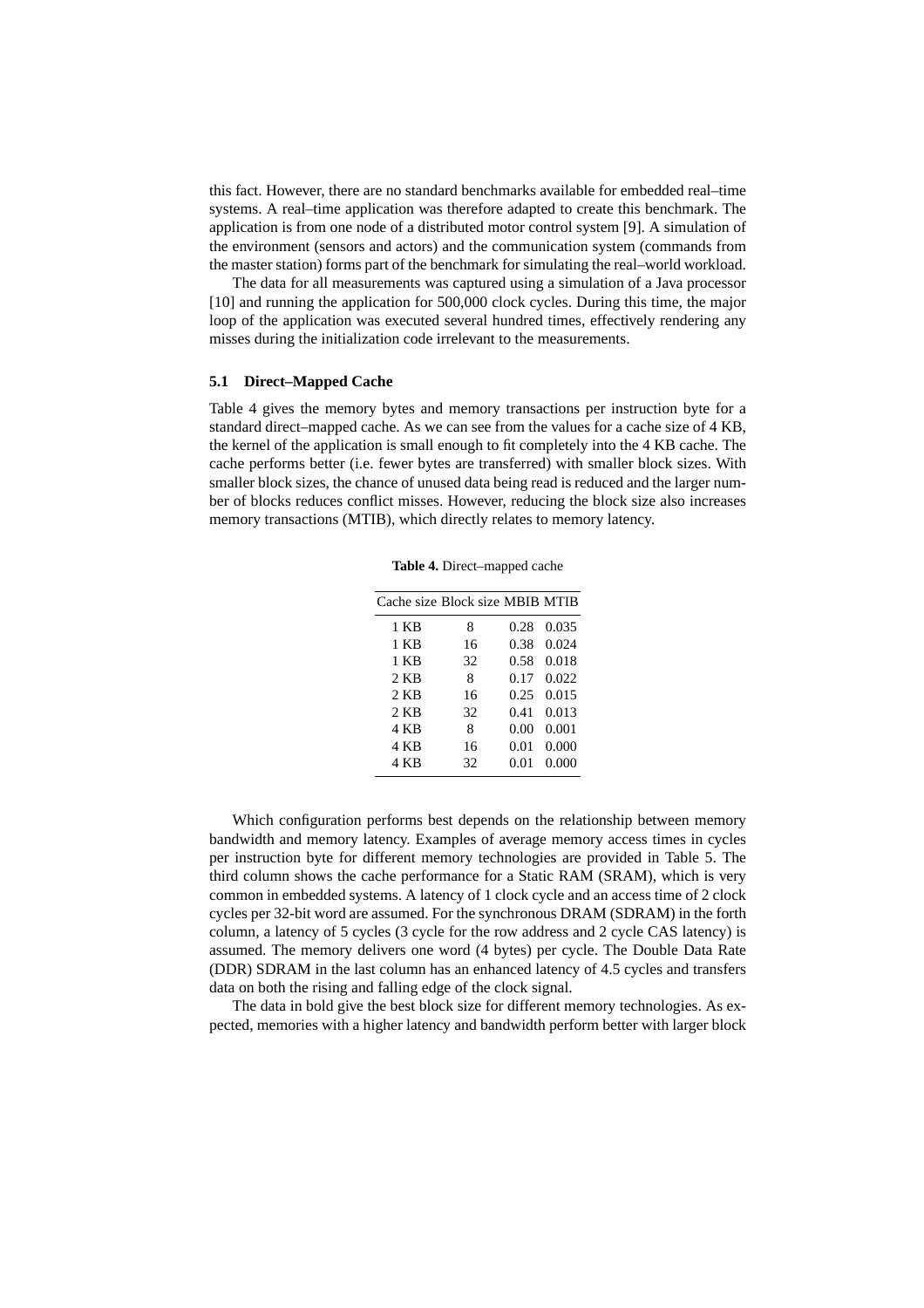**Table 5.** Direct–mapped cache, average memory access time

| Cache size Block size SRAM SDRAM DDR |    |      |      |      |
|--------------------------------------|----|------|------|------|
| 1 KB                                 | 8  | 0.18 | 0.25 | 0.19 |
| 1 KB                                 | 16 | 0.22 | 0.22 | 0.16 |
| $1$ KB                               | 32 | 0.31 | 0.24 | 0.15 |
| $2$ KB                               | 8  | 0.11 | 0.15 | 0.12 |
| $2$ KB                               | 16 | 0.14 | 0.14 | 0.10 |
| $2$ KB                               | 32 | 0.22 | 0.17 | 0.11 |

sizes. For small block sizes, the latency clearly dominates the access time. Although the SRAM has half the bandwidth of the SDRAM and a quarter of the DDR, with a block size of 8 bytes it is faster than the DRAM memories. In most cases a block size of 16 bytes is the fastest solution and we will therefore use this configuration for comparison with the following cache solutions.

#### **5.2 Fixed Block Cache**

Cache performance for single method per block architectures is shown in Table 6. A single block that has to be filled on every invoke and return requires considerable overheads. More than twice the amount of data is read from the main memory than is consumed by the processor.

The solution with two blocks for two methods performs almost twice as well as the simple one method cache. This is due to the fact that, for all leaves in the call tree, the caller method can be found on return. If the block count is doubled again, the number of misses is reduced by a further 25%, but the cache size also doubles. For this measurement, an LRU replacement policy applies for the two and four block caches.

**Table 6.** Fixed block cache

| Single method<br>1 KB |      | 2.32 0.021           |
|-----------------------|------|----------------------|
| 2. KB                 | 1.21 | 0.013                |
| 4 KB                  | 0.90 | 0.010                |
|                       |      | Cache size MBIB MTIB |

The same memory parameters as in the previous section are also used in Table 7. As MBIB and MTBI show the same trend as a function of the number of blocks, this is reflected in the access time in all three memory examples.

#### **5.3 Variable Block Cache**

Table 8 shows the cache performance of the proposed solution, i.e. of a method cache with several blocks per method, for different cache sizes and number of blocks. For this measurement, a *next block* replacement policy applies.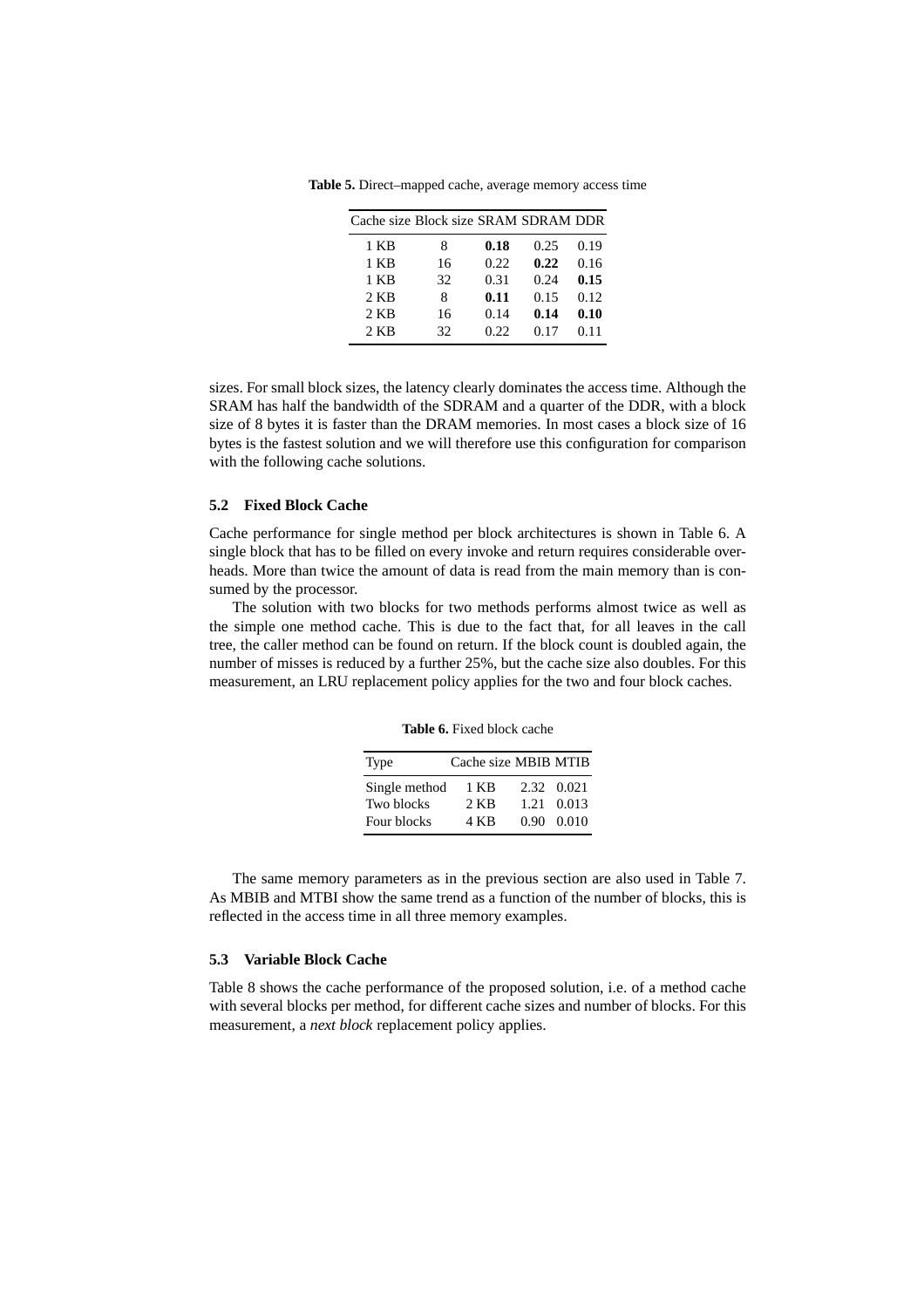**Table 7.** Fixed block cache, average memory access time

| Type          | Cache size SRAM SDRAM DDR |      |      |      |
|---------------|---------------------------|------|------|------|
| Single Method | 1 KB                      | 1.18 | 0.69 | 0.39 |
| Two blocks    | $2$ KB                    | 0.62 | 0.37 | 0.21 |
| Four blocks   | 4 KR                      | 0.46 | 0.27 | 0.16 |

| Cache size Block count MBIB MTIB |    |      |       |
|----------------------------------|----|------|-------|
| 1 KB                             | 8  | 0.80 | 0.009 |
| 1 KB                             | 16 | 0.71 | 0.008 |
| 1 KB                             | 32 | 0.70 | 0.008 |
| 1 KB                             | 64 | 0.70 | 0.008 |
| $2$ KB                           | 8  | 0.73 | 0.008 |
| 2. KB                            | 16 | 0.37 | 0.004 |
| 2 KB                             | 32 | 0.24 | 0.003 |
| 2. KB                            | 64 | 0.12 | 0.001 |
| 4 KB                             | 8  | 0.73 | 0.008 |
| 4 KB                             | 16 | 0.25 | 0.003 |
| 4 KB                             | 32 | 0.01 | 0.000 |
| 4 KB                             | 64 | 0.00 | 0.000 |

**Table 8.** Variable block cache

In this scenario, as the MBIB is very high at a cache size of 1 KB and almost independent of the block count, the cache capacity is seen to be clearly dominant. The most interesting cache size with this benchmark is 2 KB. Here, we can see the influence of the number of blocks on both performance parameters. Both values benefit from more blocks. However, a higher block count requires more time or more hardware for hit detection. With a cache size of 4 KB and enough blocks, the kernel of the application completely fits into the variable block cache, as we have seen with a 4 KB traditional cache. From the gap between 16 and 32 blocks (within the 4 KB cache), we can say that the application consists of fewer than 32 different methods.

It can be seen that even the smallest configuration with a cache size of 1 KB and only 8 blocks outperforms fixed block caches with 2 or 4 KB in both parameters (MBIB and MTIB). In most configurations, MBIB is higher than for the direct–mapped cache. It is very interesting to note that, in all configurations (even the small 1 KB cache), MTIB is lower than in all 1 KB and 2 KB configurations of the direct–mapped cache. This is a result of the complete method transfers when a miss occurs and is clearly an advantage for main memory systems with high latency. As in the previous examples, Table 9 shows the average memory access time per instruction byte for three different main memories.

The variable block cache directly benefits from the low MTBI with the DRAM memories. When comparing the values between SDRAM and DDR, we can see that the bandwidth affects the memory access time in a way that is approximately linear. The high latency of these memories is completely hidden. The configuration with 16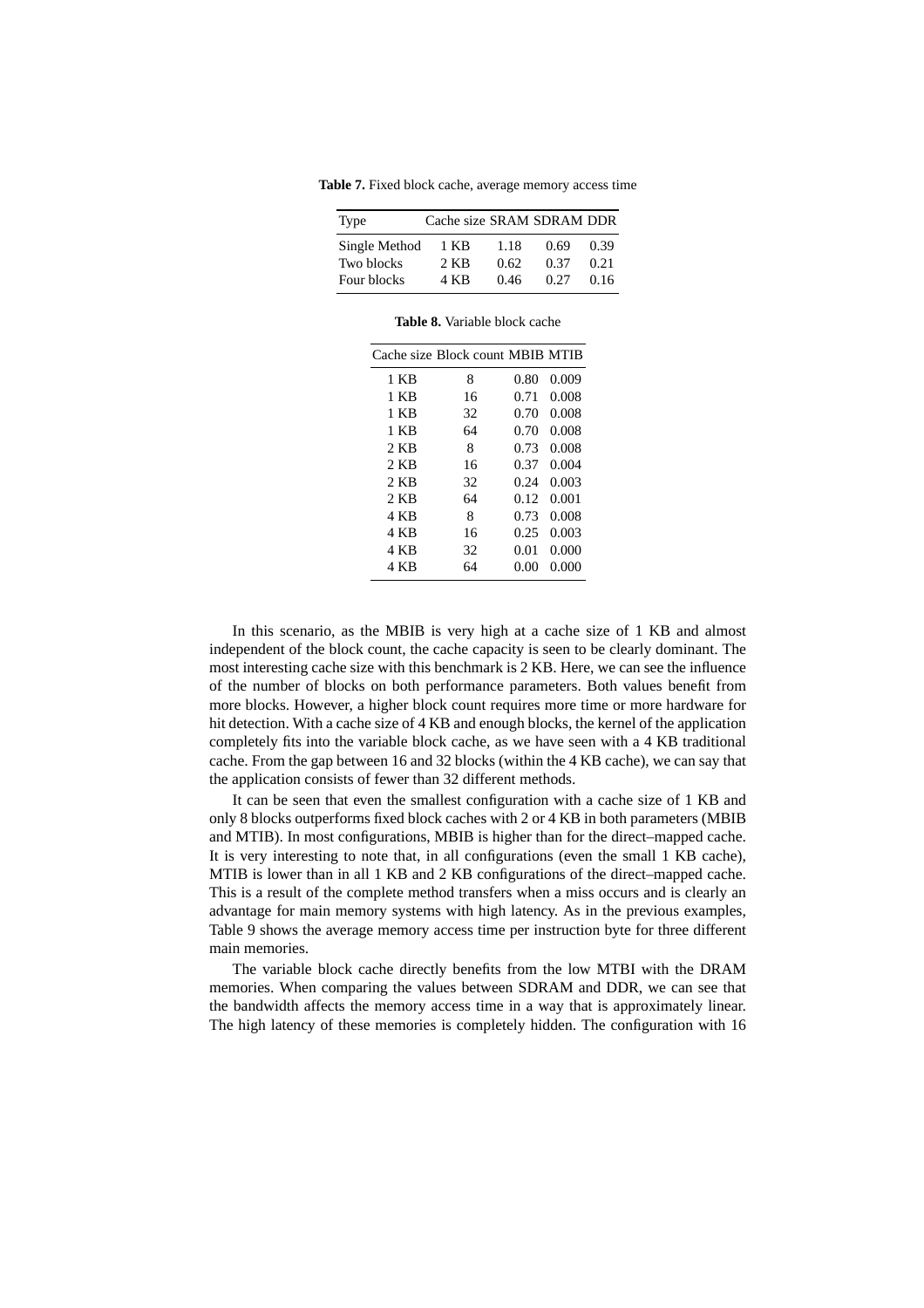|        | Cache size Block count SRAM SDRAM DDR |      |      |      |
|--------|---------------------------------------|------|------|------|
| 1 KB   | 8                                     | 0.41 | 0.24 | 0.14 |
| 1 KB   | 16                                    | 0.36 | 0.22 | 0.12 |
| 1 KB   | 32                                    | 0.36 | 0.21 | 0.12 |
| 1 KB   | 64                                    | 0.36 | 0.21 | 0.12 |
| $2$ KB | 8                                     | 0.37 | 0.22 | 0.13 |
| $2$ KB | 16                                    | 0.19 | 0.11 | 0.06 |
| $2$ KB | 32                                    | 0.12 | 0.08 | 0.04 |
| 2 KB   | 64                                    | 0.06 | 0.04 | 0.02 |

**Table 9.** Variable block cache, average memory access time

or more blocks and dynamic RAMs outperforms the direct–mapped cache of the same size. As expected, a memory with low latency (the SRAM in this example) depends on the MBIB values. The variable block cache is slower than the direct–mapped cache in the 1 KB configuration because of the higher MBIB (0.7 compared to 0.3-0.6), and performs very similarly at a cache size of 2 KB. In Table 10, the different cache solutions with a size of 2 KB are summarized. All full method caches with two or more blocks have a lower MTIB than a conventional cache solution. This becomes more important with increasing latency in main memories. The MBIB value is only quite high for one or two methods in the cache. However, the most surprising result is that the variable block cache with 32 blocks outperforms a direct–mapped cache of the same size at both values.

**Table 10.** Caches compared

| Cache type          |      | <b>MBIB MTIB</b> |
|---------------------|------|------------------|
| Single method       |      | 2.32 0.021       |
| Two blocks          |      | 1.21 0.013       |
| Variable block (16) |      | 0.37 0.004       |
| Variable block (32) | 0.24 | 0.003            |
| Direct mapped       |      | 0.25 0.015       |

We can see that predictability is indirectly related to performance — a trend we had expected. The most predictable solution with a single method cache performs very poorly compared to a conventional direct–mapped cache. If we accept a slightly more complex WCET analysis (taking a small part of the call tree into account), we can use the two block cache that is about two times better. With the variable block cache, it could be argued that the WCET analysis becomes too complex, but it is nevertheless simpler than that with the direct–mapped cache. However, every hit in the two block cache will also be a hit in a variable block cache (of the same size). A tradeoff might be to analyze the program by assuming a two block cache but using a version of the variable block cache.